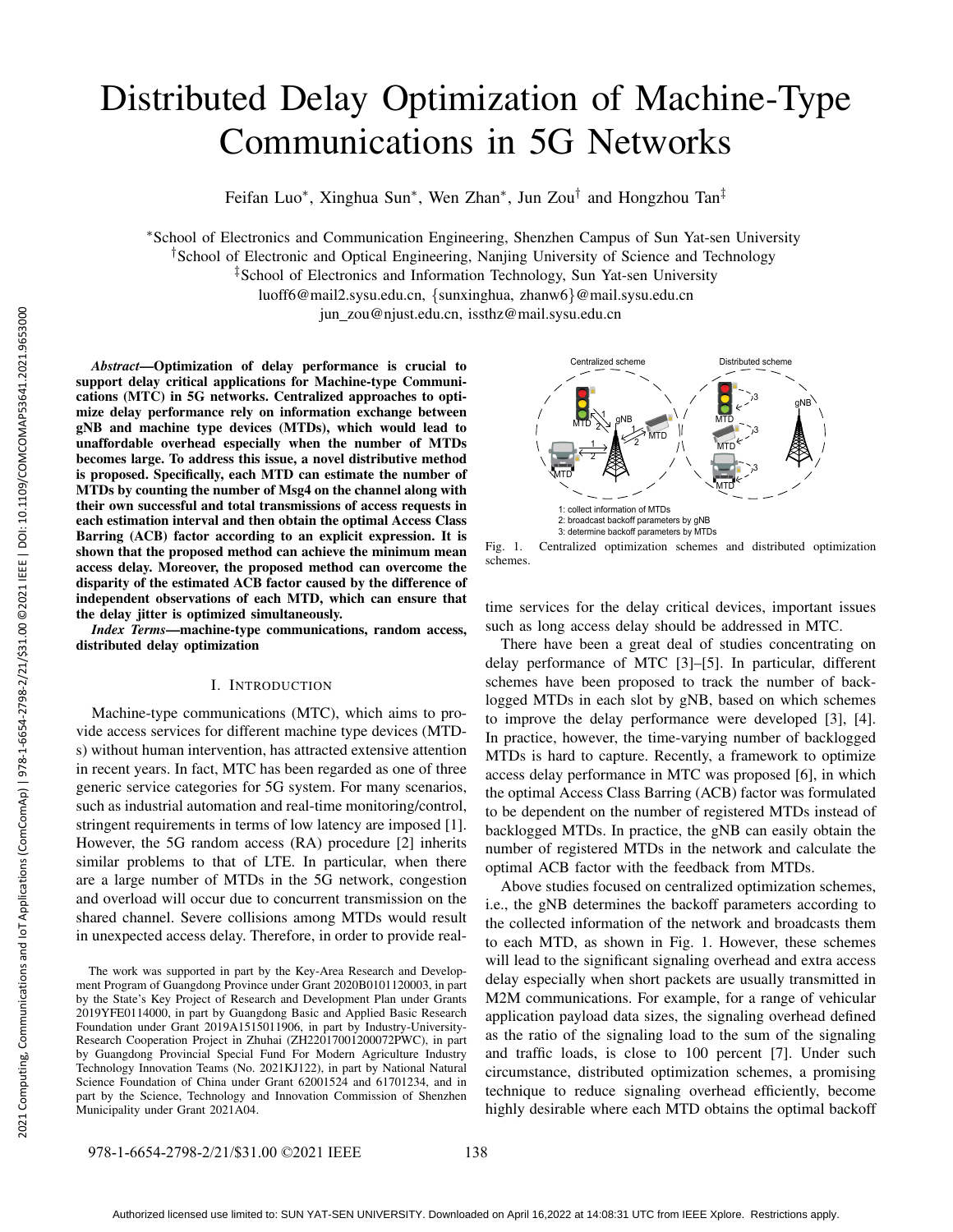parameters and tunes its configuration independently.

There have been plenty of distributed schemes based on machine learning or game theory techniques [8], [9]. Without explicit expressions, most of them need iterations, with which might not guarantee the optimal delay performance of the network. Recently, distributed schemes focusing on the throughput performance were proposed in [10], [11]. In [10], each MTD determines the optimal backoff parameters by counting their own numbers of successful and total transmissions of access requests within an estimation interval. Nevertheless, this scheme will cause the ACB factor to differ among MTDs since the observation of each MTD is different, which may lead to deteriorated delay jitter. In fact, it is argued that the delay requirement in 5G system is not simply a pursuit of low delay but also the pursuit of deterministic delay. In some scenarios, such as remote surgery and driving, a large delay jitter is not allowed. In [11], the distributed scheme for IEEE 802.11 DCF network can overcome this issue by counting the number of busy intervals and ACK frames on the channel. Unfortunately, it cannot be applied to MTC since MTDs, unlike the nodes in IEEE 802.11 DCF network, usually do not have sensing capability.

In this paper, by leveraging explicit expressions of the mean access delay and the delay jitter (the second moment access delay) in [6], a distributed algorithm is proposed, with which each MTD can determine the optimal ACB factor independently to minimize the mean access delay and the delay jitter simultaneously. Specifically, by observing the number of Msg4 on the channel along with their own successful and total transmissions of access requests during an estimation interval, each MTD can obtain an estimation of the number of MTDs and then the optimal ACB factor according to an explicit expression of the observed statistics. Compared to the distributed schemes based on machine learning or game theory techniques, the computational complexity of the proposed algorithm is extremely low due to no iterations and therefore, no extra delay is introduced. In order to overcome the disparity of the estimated optimal ACB factor across MTDs, a threshold of the estimated network throughout referred to as the cutoff threshold is introduced. By this method, each MTD can have an identical estimated steady-state operating point, which can ensure that the delay jitter is optimized. It is validated by extensive simulations that when the estimation interval and the cutoff threshold are carefully tuned, the mean access delay and the delay jitter can be minimized simultaneously for a wide range of the network size.

## II. SYSTEM MODEL AND PRELIMINARY ANALYSIS

Consider a 5G network where  $n$  MTDs transmit to a gNB over a common channel. Each MTD has Bernoulli<sup>1</sup> packet

<sup>1</sup>Except for Bernoulli arrivals, many MTC nodes typically have packets with a fairly regular frequency. To this end, we have verified through additional experiments that the delay performance of periodic arrivals with a period of  $T = 1/\lambda$  well agrees with the theoretical delay performance of Bernoulli arrivals [6] with rate  $\lambda$ . This is to say that the proposed scheme is also applicable for periodic arrivals.



Fig. 2. Four steps of the RA procedure in 5G networks.

arrivals with rate  $\lambda \in (0, 1)$ . Besides, each MTD is equipped of a data buffer with infinite size. Once there are packets to be transmitted in its data buffer, the access request will be generated.

Note that the RA procedure in current 5G standard consists of four steps [2], as shown in Fig. 2. In Step 1, each MTD chooses one from M random access preambles (RAPs) to send to the gNB through the Physical Random Access CHannel (PRACHs). The time slot is defined as the interval between two consecutive PRACHs. In Step 2, the gNB will detect the preambles and then broadcast a random access response (RAR) for MTDs whose preambles are successfully received. In Step 3, those MTDs will transmit their access requests. If no more than one MTD select the same RAP, the access request will be successfully responded and all the packets in the data buffer will be delivered immediately. Otherwise, collision occurs, and the RA procedure will be restarted later. In Step 4, the contention resolution message, i.e., Msg4, will be sent to the MTDs whose transmitted messages are correctly decoded by the gNB.

The delay performance of MTC in terms of the mean access delay<sup>2</sup>  $E[D_T]$  (in unit of time slots) and the delay jitter  $E[D_T^2]$  has been analyzed in [6] and will be summarized in the following, based on which the distributed scheme will be proposed.

It was shown in [6] that when the uniform backoff (UB) window size  $W = 1$ , the probability of successful transmission  $p$ , which is referred to as the steady-state operating point, can be determined by the following fixed-point equation

$$
p = \exp\left(-\frac{\hat{\lambda}/M}{p + \hat{\lambda}/(nq)}\right),\tag{1}
$$

where  $\hat{\lambda}$  denotes the aggregate input rate of the network, i.e.,  $\hat{\lambda} = n\lambda$  and q denotes the ACB factor. The network throughput, which is defined as the average number of successful transmissions per time slot, has been obtained in [6] as

$$
\hat{\lambda}_{out} = \frac{\hat{\lambda}}{\frac{\hat{\lambda}}{n} \cdot \frac{1}{qp} + 1}.
$$
\n(2)

For the delay performance, it was indicated that both the mean access delay and the delay jitter can be optimized

<sup>&</sup>lt;sup>2</sup>The access delay  $D_T$  is defined as the time consumed from the generation of an access request until its successful transmission.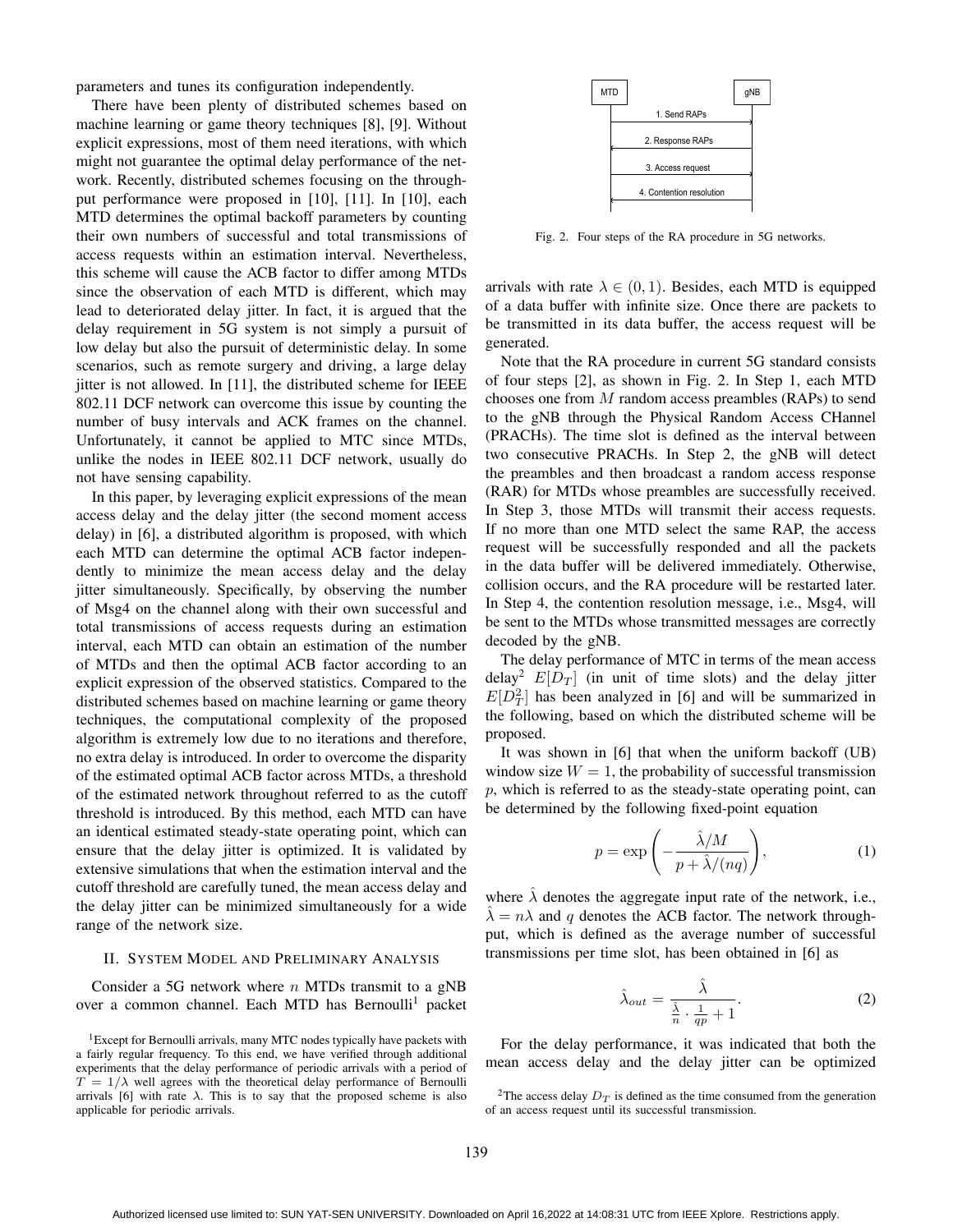simultaneously. To minimize mean access delay and the delay jitter, the ACB factor needs to be carefully tuned and its optimal value was obtained as

$$
q_D^* = \begin{cases} \frac{\lambda}{\frac{n\lambda}{M} - e^{-1}} & \text{if } \lambda > \frac{M}{n}\hat{\lambda}_0, \\ \frac{4M \mathbf{W}_{-1}^2(-\sqrt{n\lambda/M}/2)}{n(-2\mathbf{W}_{-1}(-\sqrt{n\lambda/M}/2) - 1)} & \text{otherwise} \end{cases} \tag{3}
$$

where  $\hat{\lambda}_0 \approx 0.48$  is the single non-zero root of the equation  $\hat{\lambda} - \hat{\lambda}(1 + 1/\mathbb{W}_{-1}(-\sqrt{\hat{\lambda}}/2))^2 = 4(\hat{\lambda} - e^{-1}).$ 

It can be seen from (3) that one should acquire the information of the number of MTDs n, the packet arrival rate  $\lambda$  of each MTD and the number of RAPs M to obtain the optimal ACB factor. Obviously, a centralized optimization method can be implemented by collecting these information and broadcasting the system information block carrying the optimal ACB factor through the gNB, which would nevertheless lead to substantial overhead [10] and extra delay.

#### III. DISTRIBUTED DELAY OPTIMIZATION

In this section, we propose a distributed optimization scheme to minimize both the mean access delay and the delay jitter of MTC in 5G networks based on the results shown in section II.

Each MTD can easily know its packet arrival rate  $\lambda$  and the total number of RAPs  $M$ . The remaining problem lies in how each MTD estimates the number of MTDs  $n$  in the network in a distributive fashion. To provide support for our distributed algorithm, we first present two formulas in the following.

According to (1), the number of MTDs  $n$  can be given by

$$
n = -\frac{M}{\lambda} \left( p + \frac{\lambda}{q} \right) \ln p. \tag{4}
$$

By combining (2) and (4), the network throughput can be obtained as

$$
\hat{\lambda}_{out} = -Mp \ln p. \tag{5}
$$

According to (5), we have the network maximum throughput  $\hat{\lambda}_{\text{max}} = Me^{-1}$ , which is achieved when the steady-state operating point  $p = e^{-1}$ . The above two equations are of importance for proposing distributed optimization scheme. In fact, (4) relates the number of MTDs  $n$  to the steady-state operating point  $p$  that can be measured run-time by each MTD. As for (5), it facilitates to estimate the number of MTDs of the network.

Specifically, consider a homogeneous network where each MTD is aware of its packet arrival rate  $\lambda$  and the total number of RAPs M. It's obvious that in order to obtain the number of MTDs  $n$  in a distributed manner, the network steadystate operating point  $p$  should be evaluated independently by each MTD. One direct scheme is to let each MTD record its own numbers of successful transmissions  $n_s(T)$  and access attempts  $n_t(T)$  during a certain period of time T. Then the network steady-state operating point  $p$  can be estimated as the ratio of these two quantities, i.e,

$$
\overline{p} = \frac{n_s(T)}{n_t(T)}.
$$
\n(6)



Fig. 3. Curve of (8).  $\overline{p}(i)$  and  $\overline{p}(j)$  are the network steady-state operating point estimated by MTDs i and j.  $\tilde{p}_1$  and  $\tilde{p}_2$  are two roots of (8).

By combining (3), (4) and (6), both the number of MTDs and the optimal ACB factor can be calculated. Nevertheless, this scheme will cause the estimated steady-state operating point and the optimal ACB factor to differ among MTDs, which leads to varied access delay and consequently large delay jitter.

To overcome this disparity, we let each MTD count the number of Msg4  $s(T)$  broadcast by the gNB on the channel during an estimation interval  $T$ . Then the network throughput can be estimated as

$$
\tilde{\lambda}_{out} = \min\left\{\frac{s(T)}{T}, Me^{-1}\right\},\tag{7}
$$

where the superscript<sup> $\tilde{\ }$ </sup> denotes the estimation value. Note that the estimated throughput should not exceed the theoretical maximum network throughput, i.e.,  $\hat{\lambda}_{\text{max}} = Me^{-1}$ . By combining (5) and (7), the steady-state operating point can be estimated by the following equation

$$
\tilde{\hat{\lambda}}_{out} = -M\tilde{p}\ln\tilde{p}, \quad \tilde{p} \in (0,1). \tag{8}
$$

Fig. 3 presents how the estimated throughput  $\tilde{\lambda}_{out}$  varies with  $\tilde{p}$ . It is clear that for an estimated network throughput  $\tilde{\lambda}_{out}$ , (8) has two roots, i.e.,  $\tilde{p}_1 = \exp\left\{\mathbb{W}_0(-\frac{1}{M}\min\left\{\frac{s(T)}{T}\right)\right\}$  $\left(\overline{\frac{T}{T}}, M e^{-1}\right)\right\}$ and  $\tilde{p}_2 = \exp \left\{ \mathbb{W}_{-1}(-\frac{1}{M} \min \left\{ \frac{s(T)}{T} \right) \right\}$  $\left\{ \frac{T}{T}, Me^{-1} \right\}$  >  $\}$ . Only one of them is the steady-state operating point of the network. In order to determine which one, we propose to let each MTD record its own numbers of successfully transmitted packets and access attempts during a certain period of time  $T$  to assist to make its own decision. Naturally, each MTD should choose the one that is closer to  $\bar{p}$ , i.e.,

$$
\tilde{p} = \arg\min_{\tilde{p}_1, \tilde{p}_2} \left\{ |\tilde{p}_1 - \overline{p}|, |\tilde{p}_2 - \overline{p}| \right\}. \tag{9}
$$

In practice,  $\bar{p}$  is random variable with statistical errors that could be different across MTDs since it is only determined by their own observation. As shown in Fig. 3, the gap between  $\tilde{p}_1$  and  $\tilde{p}_2$  is determined by the estimated throughput  $\tilde{\lambda}_{out}$ . When  $\hat{\lambda}_{out}$  approaches  $\hat{\lambda}_{max} = Me^{-1}$ ,  $\tilde{p}_1$  and  $\tilde{p}_2$  are close to each other. In this case, as each MTD has a different  $\bar{p}$ , it may choose a different steady-state operating point. To prevent such disparity, we propose that when the gap between  $\tilde{p}_1$  and  $\tilde{p}_2$  is small, let each MTD set the estimated throughput to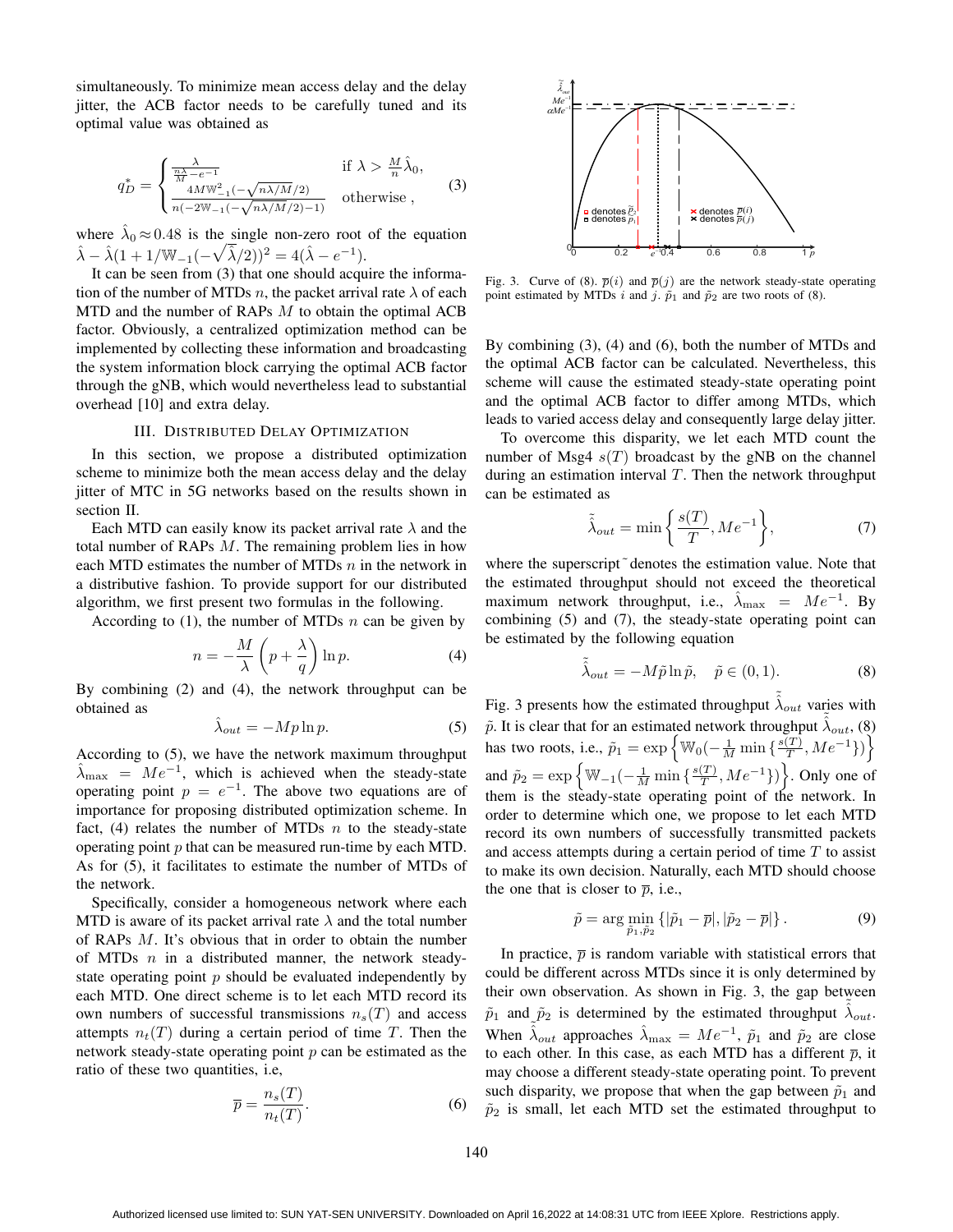$$
\tilde{q}_D^* = \begin{cases}\n\frac{\lambda}{\left[\tilde{\lambda}_{out}(\frac{1}{\lambda} + \frac{1}{q\tilde{p}})\right]\lambda}_{e^{-\alpha}} - \frac{1}{\left[\tilde{\lambda}_{out}(\frac{1}{\lambda} + \frac{1}{q\tilde{p}})\right]\lambda/M/2} & \text{if } \lambda > \frac{M}{\left[\tilde{\lambda}_{out}(\frac{1}{\lambda} + \frac{1}{q\tilde{p}})\right]}\hat{\lambda}_0, \\
\frac{4M \mathbb{W}_{-1}^2(-\sqrt{\left[\tilde{\lambda}_{out}(\frac{1}{\lambda} + \frac{1}{q\tilde{p}})\right]\lambda/M/2})}{\left[\tilde{\lambda}_{out}(\frac{1}{\lambda} + \frac{1}{q\tilde{p}})\right](-2\mathbb{W}_{-1}(-\sqrt{\left[\tilde{\lambda}_{out}(\frac{1}{\lambda} + \frac{1}{q\tilde{p}})\right]\lambda/M/2)-1)} & \text{otherwise} .\n\end{cases}
$$
\n(12)



Fig. 4. The network delay performance comparison between direct algorithm and proposed algorithm.  $M = 10$ ,  $n = 200$ ,  $W = 1$ ,  $\lambda = 0.04$ ,  $\alpha = 0.95$ . (a) The mean access delay optimized  $E[D_T]$  versus the estimation interval T. (b) The delay jitter optimized  $E[D_T^2]$  versus the estimation interval T.

be  $\tilde{\lambda}_{out} = Me^{-1}$ , i.e., each MTD has an identical estimated steady-state operating  $\tilde{p} = e^{-1}$ . To this end, we introduce an adjustable parameter  $\alpha \leq 1$  as a threshold for judging whether the gap between  $\tilde{p}_1$  and  $\tilde{p}_2$  is small or not. Here we refer to  $\alpha$  as the cutoff threshold. If the estimated throughput  $\tilde{\lambda}_{out}$  $\alpha Me^{-1}$ ,  $\tilde{p}_1$  and  $\tilde{p}_2$  is regarded to be close to each other. In this case, each MTD needs to modify the estimated throughput as  $\tilde{\lambda}_{out} = Me^{-1}$ . Otherwise, when  $\tilde{\lambda}_{out} \le \alpha Me^{-1}$ , there is no disparity since  $\tilde{p}_1$  and  $\tilde{p}_2$  is far away from each other, in which case the estimated throughput will not be modified.

Overall, for each MTD, the estimated throughput in (7) can be rewritten as

$$
\tilde{\lambda}_{out} = \begin{cases}\nMe^{-1} & \text{if } \frac{s(T)}{T} > \alpha Me^{-1}, \\
\frac{s(T)}{T} & \text{otherwise}\n\end{cases}
$$
\n(10)

Note that this treatment may lead to a rounding error, yet it is marginal since both  $\tilde{p}_1$  and  $\tilde{p}_2$  are close to  $e^{-1}$  when  $\alpha$ approaches 1.

Algorithm 1 Distributed Delay Optimization of MTC in 5G networks.

**Input:**  $\lambda$ : packet arrival rate; T: evaluation cycle; q: initial ACB factor; M: the total number of RAPs;  $\alpha$ : cutoff threshold;

**Output:**  $\tilde{q}_D^*$ : estimated optimal ACB factor;

- 1: for Each MTD in the network after every interval  $T$  do
- 2: Record  $n_s(T)$ ,  $n_t(T)$  and  $s(T)$ ;
- 3: Calculate  $\hat{\lambda}_{out}$  according to (10);
- 4: Calculate  $\tilde{p}$  according to (6), (8) and (9);
- 5: Calculate  $\tilde{q}_D^*$  according to (12);
- 6: Update  $q \leftarrow \tilde{q}_D^*$ ;
- 7: end for

Finally, the number of MTDs  $\tilde{n}$  can be estimated as

$$
\tilde{n} = \left[ \tilde{\lambda}_{out} \left( \frac{1}{\lambda} + \frac{1}{q\tilde{p}} \right) \right],\tag{11}
$$

where  $\tilde{p}$  can be estimated by (8), (9) and (10), and [ $\cdot$ ] is the rounding operation. By substituting (11) into (3), each MTD can obtain their own optimal ACB factor  $\tilde{q}_D^*$  presented in (12). By repeating above operations during each estimation interval T, the ACB factor of each MTD can be updated periodically to adapt to changes of the network.

The Algorithm 1 summarizes the approach to estimate the optimal ACB factor of MTC in 5G networks distributively. The accuracy of Algorithm 1 will be verified to be better than the direct algorithm in the next section. In fact, the accuracy of the optimal ACB factor obtained by the proposed algorithm is at the cost of more operations. However, the computational complexity of the proposed algorithm is still extremely low since we have explicit expressions for optimal configuration and no iterative operation is needed.

#### IV. SIMULATION RESULTS AND DISCUSSIONS

In this section, we will verify the effectiveness of the proposed algorithm by simulations. The simulation setting is in accordance with the assumptions presented in Section II. Each simulation run lasts for a fixed duration, namely  $10<sup>7</sup>$  time slots and the initial ACB factor  $q_{init}$  is set to be  $q_{init} = 0.2$ .

The network delay performance comparison between the direct algorithm and proposed algorithm is presented in Fig. 4. In the direct algorithm, each MTD determines the optimal ACB factor by combining (3), (4) and (6). It is shown in Fig. 4 that both the mean access delay  $E[D_T]$  and the delay jitter  $E[D_T^2]$  of the direct algorithm deviate from the optimal value when the estimation interval  $T$  is small. In contrast, the mean access delay  $E[D_T]$  of the proposed algorithm is close to the optimal value regardless of the value of the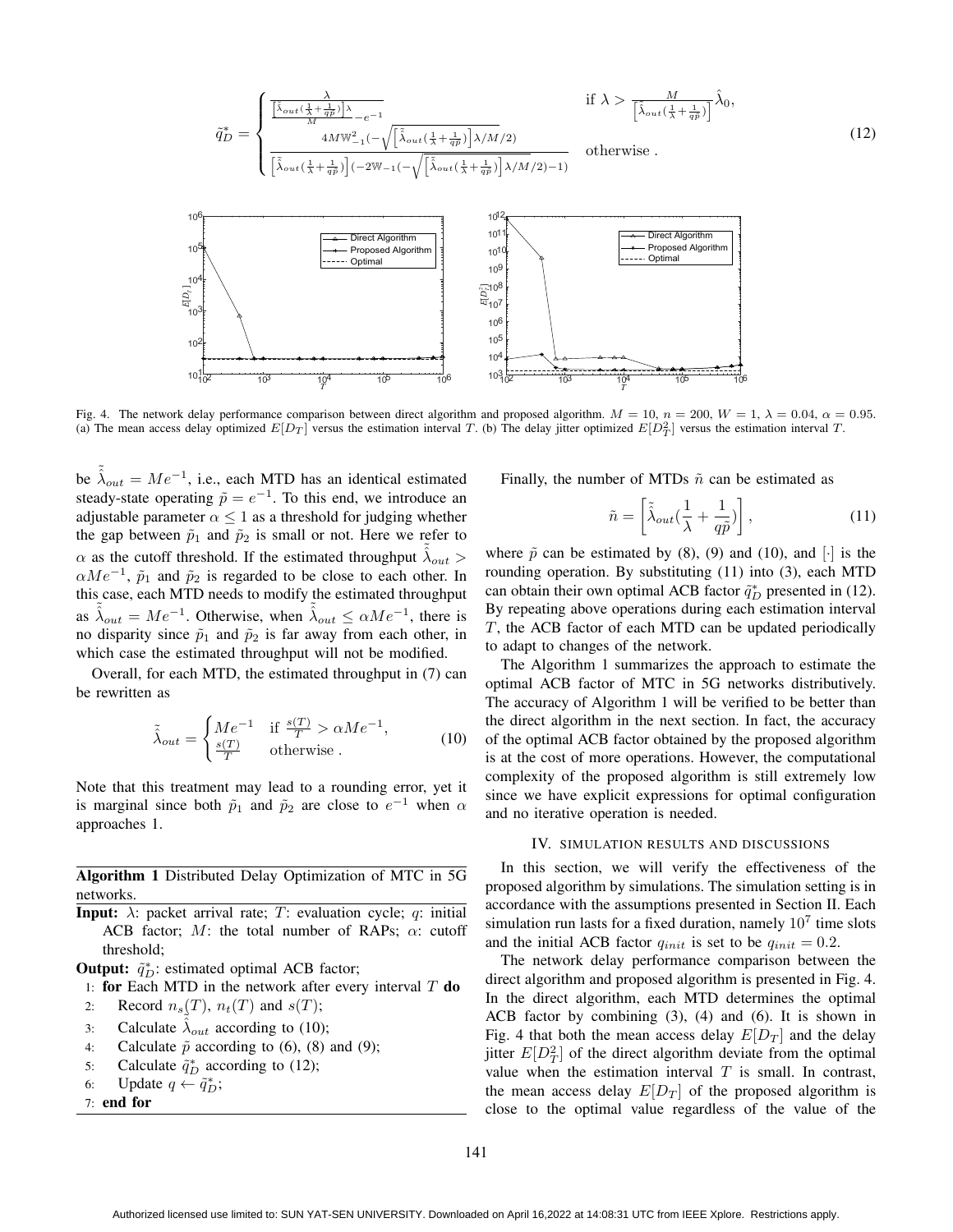

Fig. 5. Estimation performance of both the direct algorithm and proposed algorithm.  $M = 10$ ,  $n = 200$ ,  $W = 1$ ,  $\lambda = 0.04$ ,  $\alpha = 0.95$ ,  $T = 10^4$ . (a) The evaluated optimal ACB factor  $\tilde{q}_D^*$  of all MTDs versus time t. (b) The evaluated number of MTDs  $\tilde{n}$  of all MTDs versus time t.



Fig. 6. The network delay performance versus the cutoff threshold  $\alpha$ .  $M = 10$ ,  $n = 200$ ,  $W = 1$ ,  $\lambda = 0.1$ ,  $T \in \{10^3, 10^4, 10^5\}$ . (a) Mean access delay  $E[D_T]$  versus the cutoff threshold  $\alpha$ . (b) The delay jitter  $E[D_T^2]$  versus the cutoff threshold  $\alpha$ .

estimation interval T. The delay jitter  $E[D_T^2]$  of the proposed algorithm, nevertheless, is sensitive to  $T$ . As  $T$  increases, the delay jitter  $E[D_T^2]$  first approaches and then deviates from its optimal value. Intuitively, a larger estimation interval  $T$  can make the estimation more accurate. On the other hand, with a too large estimation interval  $T$ , although the estimation is accurate, the ACB factor  $q$  is not adjusted in time during the long first round estimation interval. Therefore, the estimation interval  $T$  should be selected appropriately to achieve both the minimum of mean access delay  $E[D_T]$  and delay jitter  $E[D_T^2]$ simultaneously.

To see why the direct algorithm does not work well, Fig. 5 further shows the optimal ACB factor and the number of MTDs estimated by both the direct algorithm and the proposed algorithm. Here we present curves of the optimal ACB factor and the number of MTDs estimated by two random MTDs i and  $j$  over time for the direct algorithm. It can be seen that the proposed algorithm can estimate the number of MTDs  $n$ and the optimal ACB factor  $q_D^*$  accurately, and overcome the disparity well. In contrast, the number of MTDs  $n$  and the ACB factor  $q_D^*$  estimated by the direct algorithm is inaccurate and highly differentiated across MTDs. The disparity of the ACB factor among MTDs would enlarge the estimation error in the optimal ACB factor in the following estimation rounds, which has a great influence on the delay jitter  $E[D_T^2]$ . To sum up, the proposed algorithm is more robust and performs better in terms of delay performance than the direct algorithm.

To take a close look into how to choose the cutoff threshold

 $\alpha$ , Fig. 6 illustrates how the cutoff threshold  $\alpha$  affects the delay performance. It is shown that the mean access delay  $E[D_T]$ and the delay jitter  $E[D_T^2]$  can achieve their optimal values simultaneously in a wide range of  $\alpha$ , indicating robustness of the proposed algorithm. When  $\alpha$  is too small, the delay performance is poor since it is easy to cause the MTDs to erroneously adjust the estimated network throughput as  $Me^{-1}$ according to (10). Here we suggest to set a large  $q_{init}$ , such as  $q_{init} = 0.2$ , which not only can make each MTD have more samples to estimate the optimal ACB factor in the first estimation interval, but also can enlarge the range of  $\alpha$ with which the optimal delay performance can be achieved.<sup>3</sup> On the other hand, when  $\alpha$  is too large, the delay jitter  $E[D_T^2]$  is far away from its optimal value especially when the estimation interval  $T = 10^3$  since a large  $\alpha$  can not overcome the disparity caused by insufficient samples with a small T. To sum up, the cutoff threshold  $\alpha$  should be selected appropriately, not only to alleviate disparity as much as possible, but also to control the estimation error within a tolerate range.

<sup>3</sup>With a large initial ACB factor  $q_{init}$ , the estimated throughput  $\tilde{\lambda}_{out}$  in the first estimation interval is small. In this case, even with a small cutoff threshold  $\alpha$ , proposed algorithm can estimate network throughput accurately in the first estimation interval since in this case, we have  $\alpha Me^{-1} > \tilde{\lambda}_{out}$ . And then the ACB factor is adjusted to its optimal value  $q_D^*$ , after which the network operates with the optimal delay performance. Therefore, in the following estimation rounds, the estimated throughput must be larger than  $\alpha Me^{-1}$  (since  $\alpha$  is small) and is modified as  $Me^{-1}$  which equals to the actual throughput, with which the network would be stabilized at the optimal delay performance.